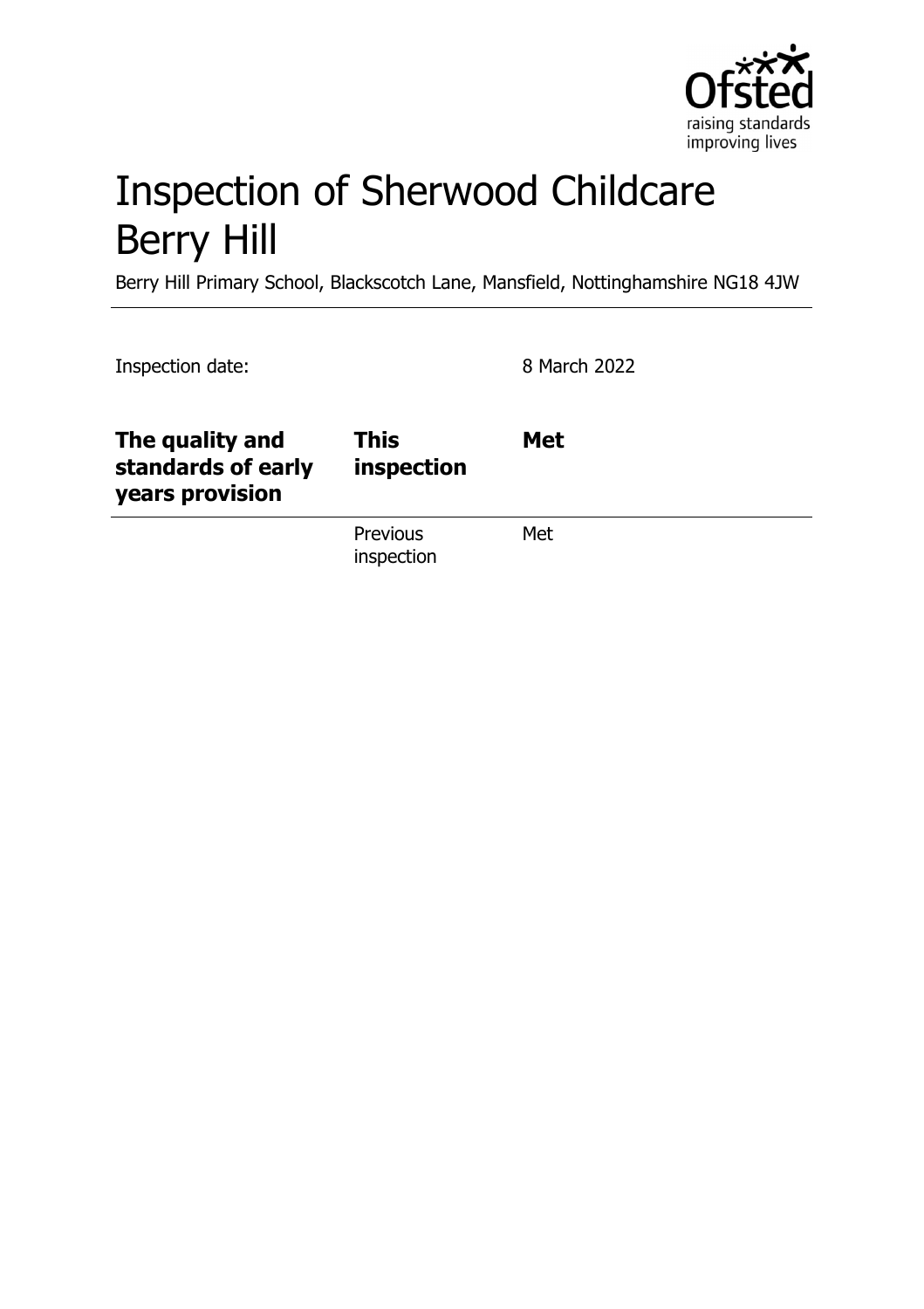

# **What is it like to attend this early years setting?**

#### **This provision meets requirements**

Children enjoy their time in the after-school club. They are eager to catch up with their friends and staff to talk about their school day. Furthermore, children are keen to talk to the inspector. They share photos and show good recall skills as they describe previous after-school activities and experiences. Children are keen to take part in adult-led activities. For example, they create canvas art as they learn how to leak the colour from tissue paper onto their artwork. Children excitedly show each other their unique creation. Staff introduce a new challenge for the children by providing templates to work with. Children show good pencil control as they carefully draw around the templates. Children are confident to do things for themselves. They make choices about their play, hang up their own bags and coats and clear away their rubbish after their snack.

Children are kind and keen to help each other. For example, when pre-school children get upset, the older children rush to comfort them. They put their arms around them and fetch tissue to help dry their tears. Staff have high expectations of children's behaviour. They provide gentle reminders where necessary. For example, when children jump on the sofa, staff explain that they may fall and hurt themselves. This helps children understand how to play safely.

#### **What does the early years setting do well and what does it need to do better?**

- $\blacksquare$  Staff provide a good range of resources and activities which allows children to make independent choices in their play. Children choose activities that suit their interests. For example, some children sit quietly and complete jigsaws, while others create cards for Mother's Day. Children readily make requests for other resources that are stored elsewhere to extend their activity. Children are developing the confidence to do things for themselves.
- Staff support children's emotional well-being. Staff recognise that some children may need additional support. For example, children are given time to talk about how they are feeling. They are reassured it is okay to feel sad. Staff encourage other children to listen and acknowledge how their friends are feeling. This helps children to learn consideration for others.
- Staff support children's language and communication skills well. They engage in meaningful conversations with children and listen to their views and opinions. Staff ask children thought-provoking questions and give them time to think and respond. To this end, children are confident communicators and are developing their social skills well.
- Overall, children behave well. Staff use a variety of ways to encourage children to be helpful. For example, staff have a raffle ticket system. Children know when they do 'something good' they will earn a ticket. However, on occasion, staff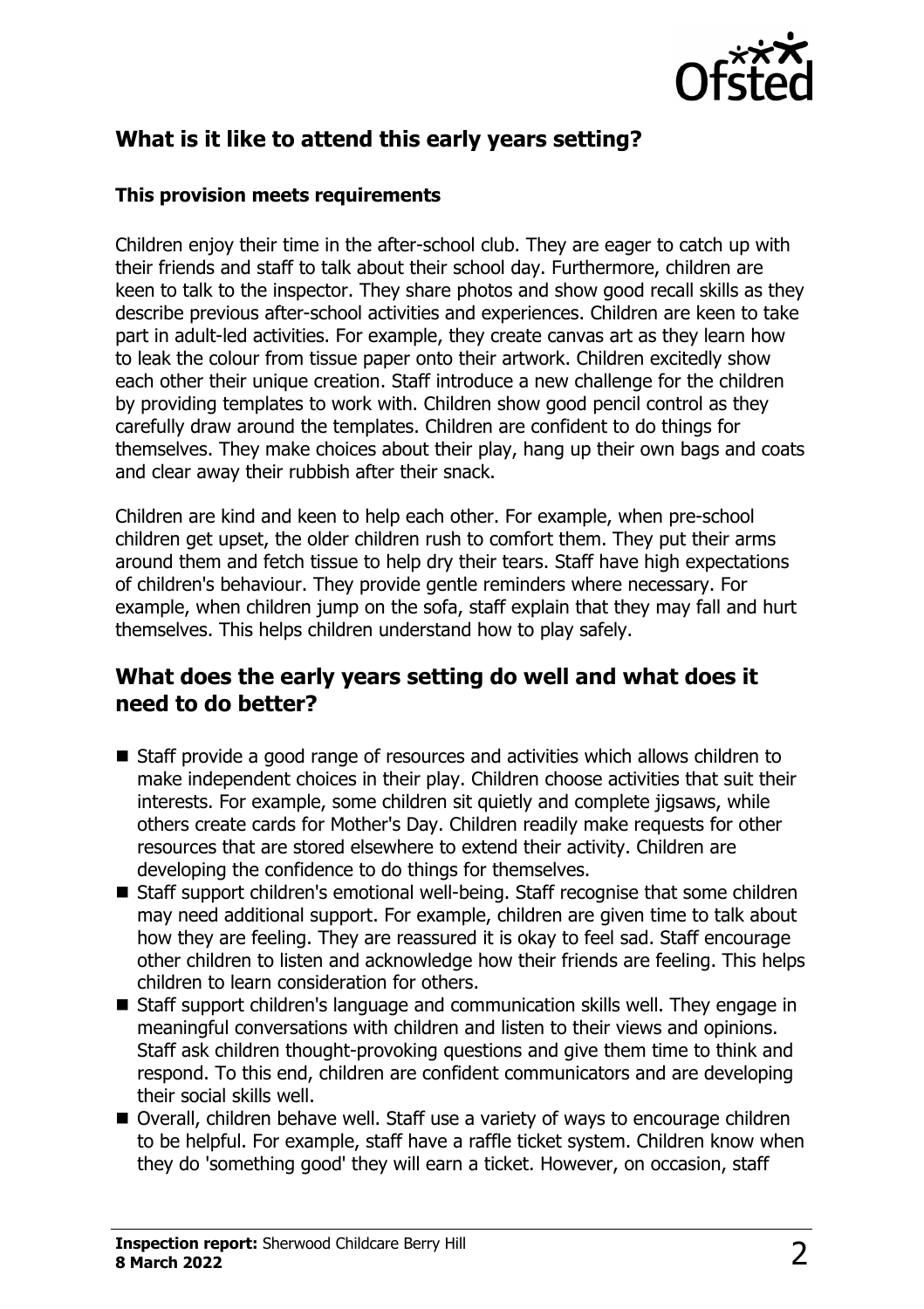

expectations for children's behaviour are not consistent. For instance, some children refuse to tidy up. Staff do not challenge this or help children understand what they need to do. This means children are receiving mixed messages about what is expected of them.

- Staff encourage children to spend time outdoors in the fresh air. They support younger children to understand the rules of some outdoor games. This helps involve all children. Children laugh as they kick footballs back and forth, they enjoy playing hide and seek and they excitedly run around after each other. This supports their developing muscle strength and coordination skills.
- $\blacksquare$  Children are provided with a range of healthy snacks to choose from. They tell each other healthy food is good for their body. Staff provide reminders for younger children to wash their hands before snack. This helps children develop good hygiene practices.
- $\blacksquare$  Staff enjoy working at the after-school club and feel well supported by the manager. The manager encourages staff to undertake training to enhance their knowledge. Staff receive regular feedback on their performance. This contributes to the positive atmosphere within the club.
- $\blacksquare$  The manager and staff strive for continuous improvement. They gather the views of children through 'children's meetings.' This helps children to share ideas and suggestions. Parents speak highly of the setting. They feel well informed about what their children are doing at the setting. Parents state their children are developing confidence and social skills.

## **Safeguarding**

The arrangements for safeguarding are effective.

Staff have a good understanding of the different types of abuse and the possible signs that may indicate a child is at risk of harm. They know what procedures to follow if they have concerns. They are confident in their knowledge of how to report concerns about another member of staff. All staff have completed relevant and up-to-date safeguarding training. The setting is secure and routinely checked for any hazards to ensure the ongoing safety of children. They manager ensures safer recruitment checks are conducted to ensure the ongoing suitability of staff working with children.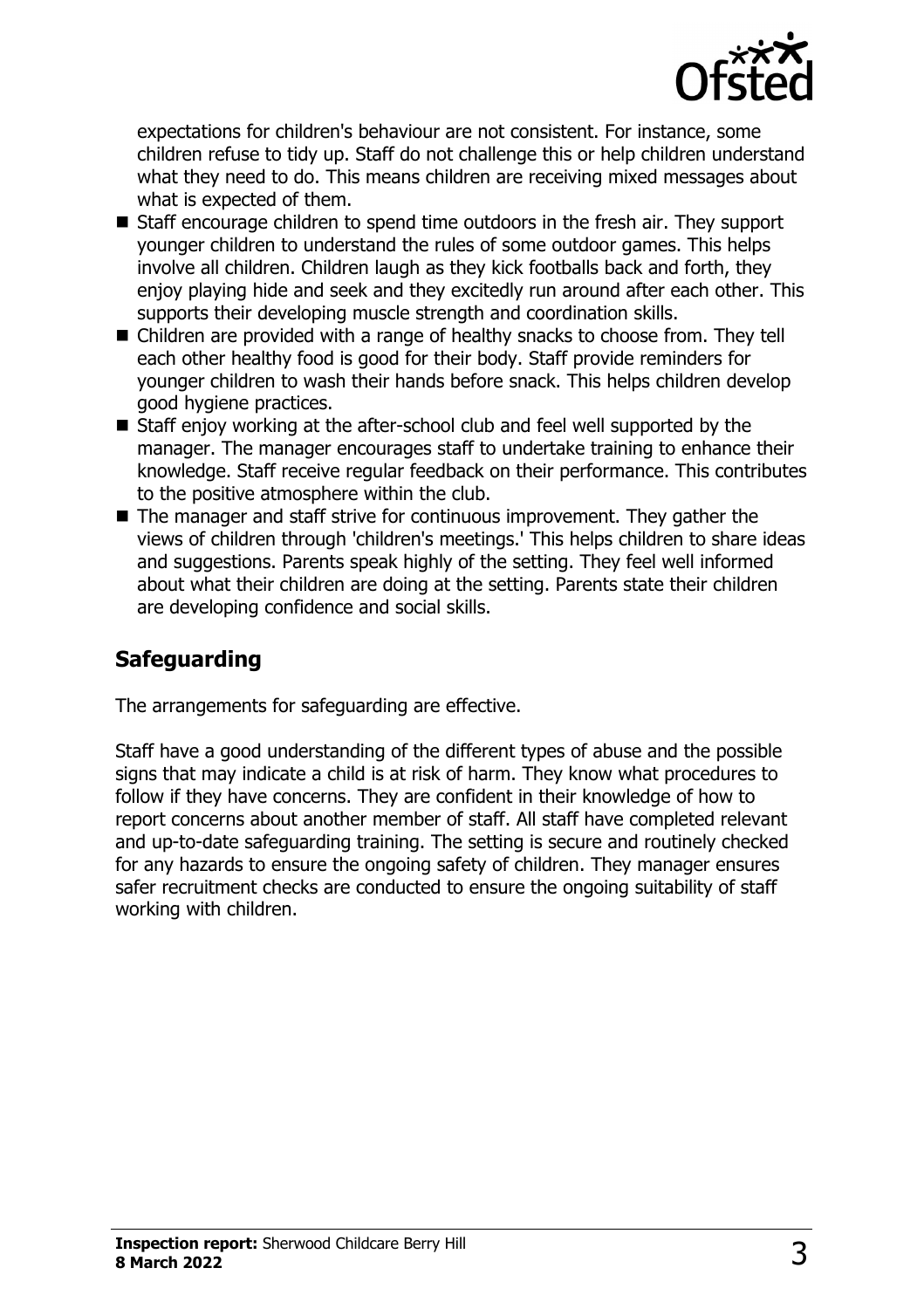

| <b>Setting details</b>                              |                                                                                      |
|-----------------------------------------------------|--------------------------------------------------------------------------------------|
| Unique reference number                             | EY407262                                                                             |
| <b>Local authority</b>                              | Nottinghamshire County Council                                                       |
| <b>Inspection number</b>                            | 10143276                                                                             |
| <b>Type of provision</b>                            | Childcare on non-domestic premises                                                   |
| <b>Registers</b>                                    | Early Years Register, Compulsory Childcare<br>Register, Voluntary Childcare Register |
| Day care type                                       | Out-of-school day care                                                               |
| Age range of children at time of<br>inspection      | 4 to 11                                                                              |
| <b>Total number of places</b>                       | 20                                                                                   |
| Number of children on roll                          | 35                                                                                   |
| Name of registered person                           | Sherwood Childcare Options Ltd                                                       |
| <b>Registered person unique</b><br>reference number | RP911224                                                                             |
| <b>Telephone number</b>                             | 07859 666155                                                                         |
| Date of previous inspection                         | 5 June 2015                                                                          |

### **Information about this early years setting**

Sherwood Childcare Berry Hill is based in Mansfield, Nottinghamshire. It registered in 2010. The club employs two members of childcare staff. Of these, one holds an appropriate early years qualification at level 4, and one at level 2. The club opens Monday to Friday term time only. Sessions are from 3.20pm until 6pm.

# **Information about this inspection**

#### **Inspector**

Susan Hyatt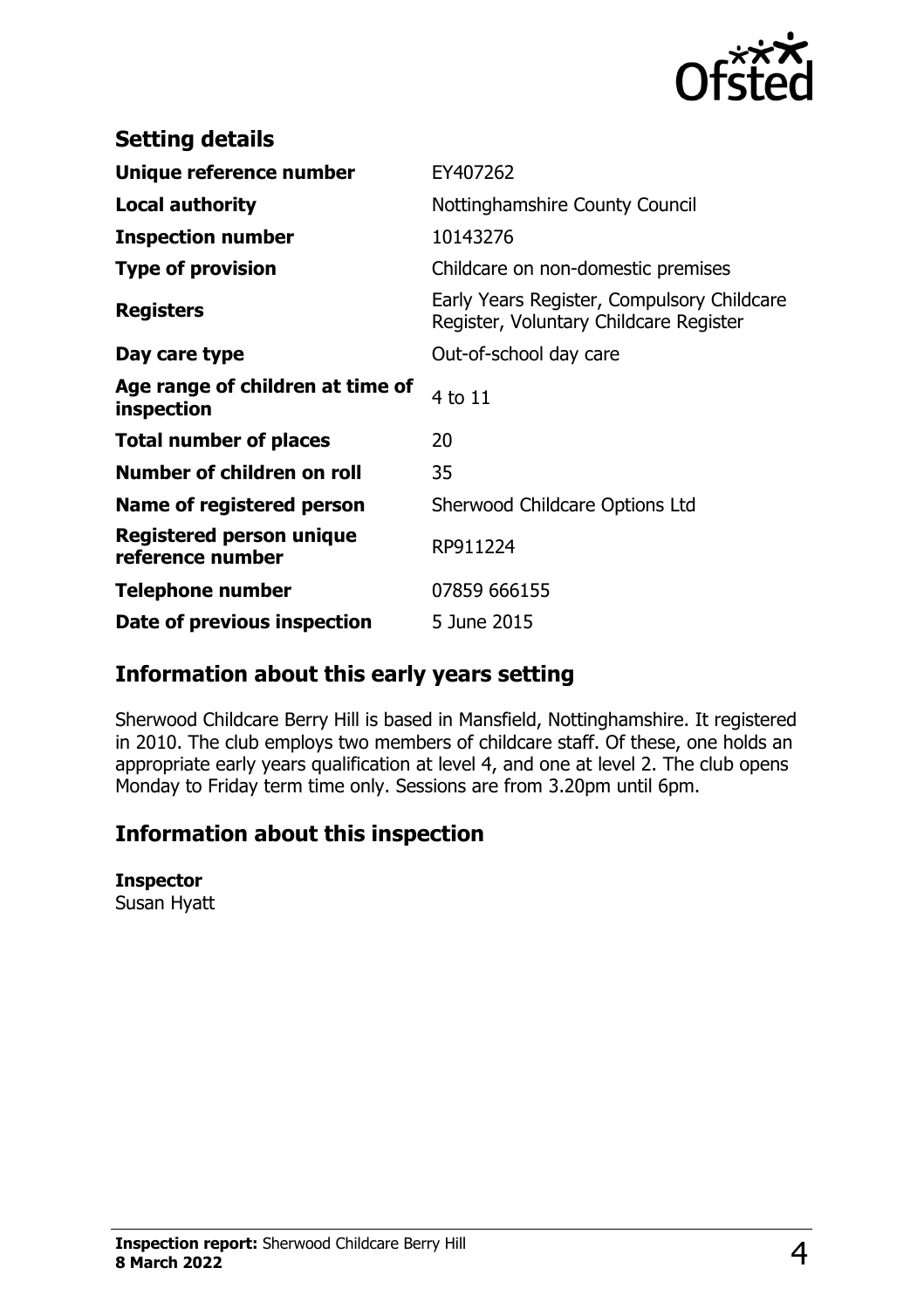

#### **Inspection activities**

- $\blacksquare$  This was the first routine inspection the provider received since the COVID-19 pandemic began. The inspector discussed the impact of the pandemic with the provider and has taken that into account in their evaluation of the provider.
- $\blacksquare$  The inspector viewed the provision and discussed the safety and suitability of the premises.
- $\blacksquare$  Staff spoke to the inspector during the inspection.
- $\blacksquare$  The inspector spoke to children, to find out about what they enjoy doing while in the after-school club.
- $\blacksquare$  The manager and the inspector carried out a joint observation during a craft activity.
- $\blacksquare$  The inspector spoke to several parents during the inspection and took account of their views.
- $\blacksquare$  The manager showed the inspector documentation to demonstrate the suitability of staff.

We carried out this inspection under sections 49 and 50 of the Childcare Act 2006 on the quality and standards of provision that is registered on the Early Years Register. The registered person must ensure that this provision complies with the statutory framework for children's learning, development and care, known as the early years foundation stage.

If you are not happy with the inspection or the report, you can [complain to Ofsted](http://www.gov.uk/complain-ofsted-report).